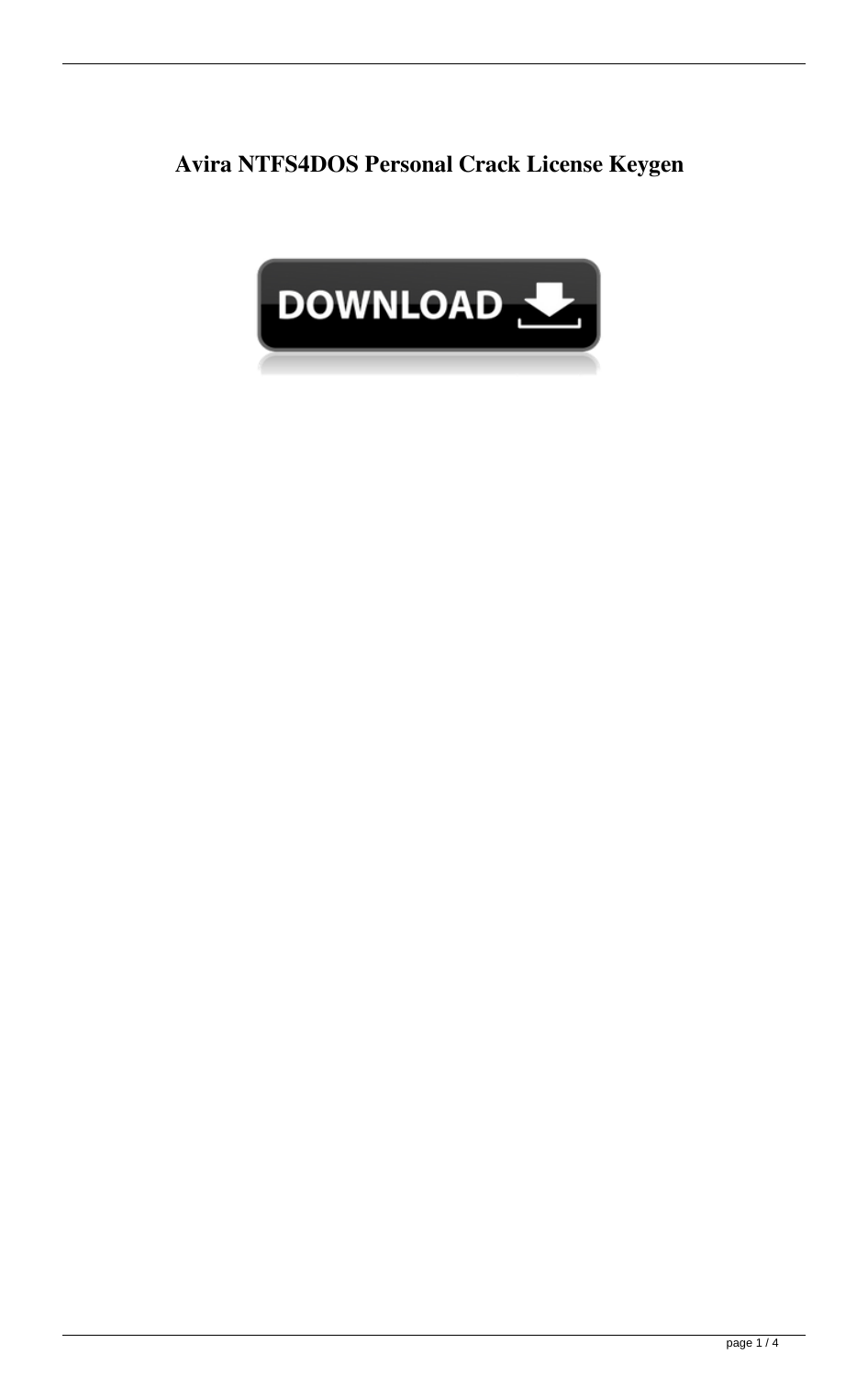### **Avira NTFS4DOS Personal Crack + PC/Windows 2022**

Avira NTFS4DOS is a toolbox for accessing NTFS drives from Windows (98, ME, NT, 2000, XP) without the need to emulate all the file system properties. This software solution communicates directly with the file system without needing to emulate all its functionality, thus optimizing the entire process. Moreover, since it directly connects to the file system, users can be sure that the read and write access is both reliable and fast. License: Freeware | Shareware | Trial | Buy 2. Avira AntiVir Personal Description: In the light of the ever-growing number of viruses and other malicious codes making their way onto the Internet, Avira AntiVir Personal Edition (ACE) is a useful tool that safeguards your PC in an effective manner. It is available in three different editions: Enterprise, Personal and Education. In addition to providing you with the best in virus protection, the software also offers an embedded search engine, which can be accessed through the 'Quick Find' key located on the Quick Launch button. One can customize their Windows® search by 'Search Options' option located at 'Tools' tab in the ACE Toolbar. Features: ACE runs in the background, constantly monitoring the system to detect and remove any viruses or malicious files It also has the ability to detect viruses and remove them It provides thorough reporting so that you will be informed about the current threat status It includes a 'Quick Find' key that you can access through the Quick Launch button of ACE You can customize the Windows® search by using the 'Search Options' option located at the 'Tools' tab in the ACE toolbar You can also use an optional web browser which is Internet Explorer 6.0 or higher You can also use an optional web browser which is Internet Explorer 6.0 or higher License: Freeware | Shareware | Trial | Buy 3. Avira AntiVir Mobile Professional Description: Avira AntiVir Mobile (AVM), together with its companion app, Avira AntiVir Personal Edition (ACE), provide an excellent and efficient way to protect your Android™ mobile phone. The package supports the multitude of Android devices such as smartphones and tablets including Samsung Galaxy, HTC Nexus, and Motorola. The software comes in the form of a free-of-charge application and it is based on the latest version of the Avira NTF

### **Avira NTFS4DOS Personal Crack+ Torrent (Activation Code) [Win/Mac]**

This software solution for managing files and folders on NTFS drives via DOS is enhanced with File System Wizard and Disk Preparation Wizard. What's new in this version: The updated EDB file format improves performance and the new enhanced format is compatible with previously created files (no conversion needed). Version 10.3.1110.0 End-of-life: December 1, 2015 Apprentice is not offered anymore. Avira ProSafe Suite 2017 Description: Avira ProSafe Suite 2017 is our latest security and maintenance software solution that enhances protection in the workplace. With these comprehensive tools, you can prevent malware attacks and viruses from infecting your PC, help in responding to suspicious messages, keep your computer in top shape with regular maintenance, and more. This bundle contains: Avira ProSafe+ Protection This software solution provides protection from malicious software and viruses, and helps to ensure the integrity of your system. You can block the appearance of dangerous downloads, as well as other potentially malicious programs, as they are installed. Avira AntiVir Console This security program has a built-in control panel that allows you to deal with potentially harmful messages from your browser, check for updates and alerts, and record system behavior. It also features a central security log that collects all alerts, malwares and system events. Avira Web Armor VPN The built-in VPN provider helps protect your PC from untrustworthy websites. In conjunction with the antivirus program, you can access work files, create secure connections and safe online shopping with the Internet. Avira eScan This software program scans your PC for system issues, including registry defects, broken browser caches and troublesome processes, and offers a detailed report on the status of your system. Avira SkypeShield The tool lets you keep in touch without allowing others to intercept your communications. It keeps your Instant Messaging contacts safe by blocking all malicious activities, while also helping to prevent third-party interception and monitoring of your activity. Avira Safe Money With the aid of this special program, you can check your balance, transfer funds, and even generate a pre-printed check. This way, your financial transactions are always safe, secure and above all, easy to handle. Avira Safe Mail This software offers an easy interface for managing e-mail communication, as well as comprehensive security features to ensure its safety. With Safe Mail, you a69d392a70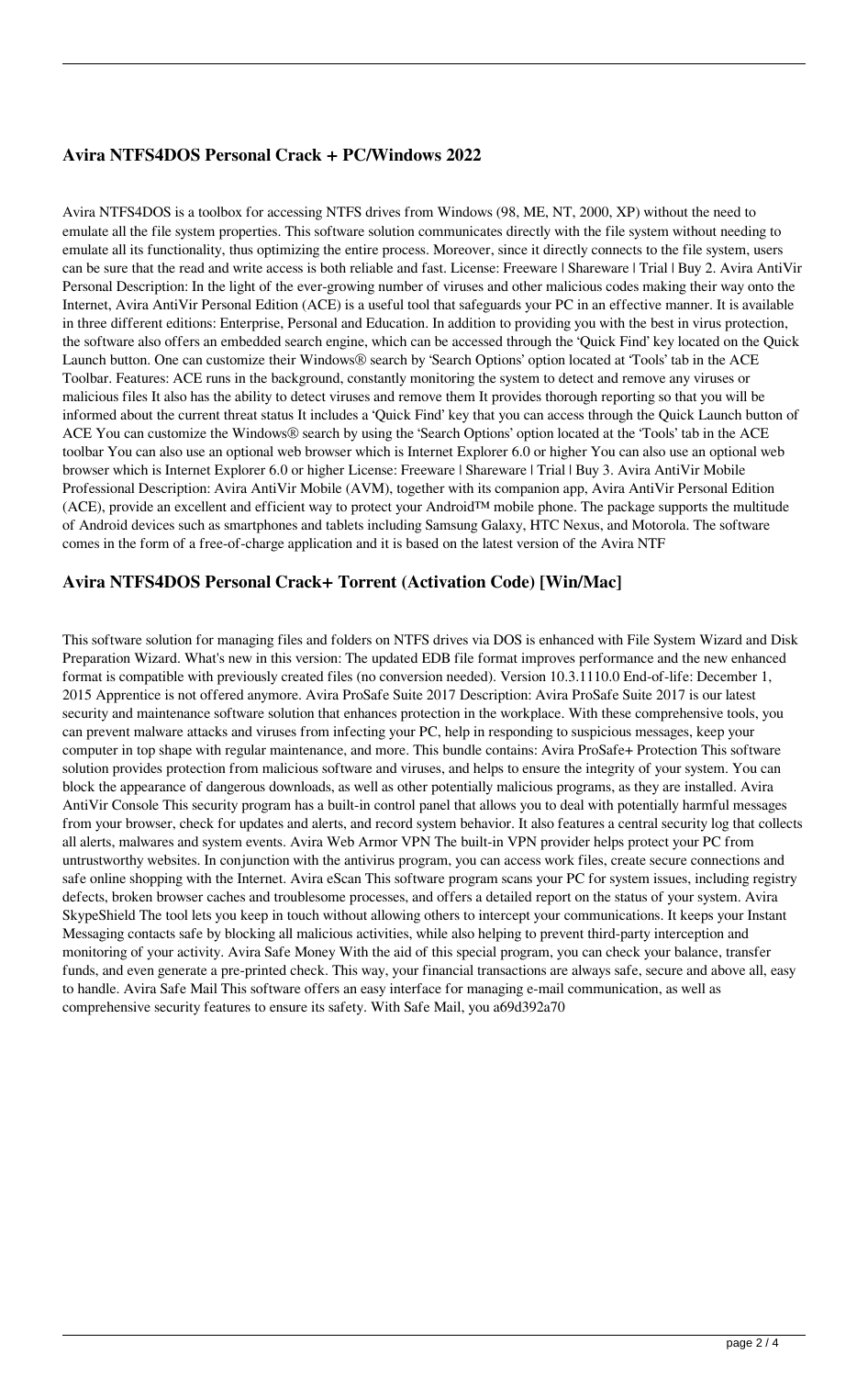# **Avira NTFS4DOS Personal Torrent (Activation Code)**

Avira NTFS4DOS is a utility application that can connect to an NTFS drive and that can create a boot medium with complete read and write access. From there, users can even save or restore files on their drives, access the registry, make a copy of the NTFS drives, create boot discs, or edit system files.Athletics at the 2019 Pan American Games – Women's 400 metres The women's 400 metres sprint competition of the athletics events at the 2019 Pan American Games will take place between the 21 and 22 of July at the 2019 Pan American Games Athletics Stadium. The defending Pan American Games champion is Carolina Duer from the Dominican Republic. Records Prior to this competition, the existing world and Pan American Games records were as follows: Qualification To enter the competition, athletes must have a qualifying time in the 400 metres action. Schedule Results All times shown are in seconds. Heats The heats will be run on 21 July. The starting order will be determined by the qualification time. Semifinals The semifinals will be held on 21 July. The starting order will be determined by the qualification time. Semifinal 1 Semifinal 2 Final The final will be held on 22 July. References Category:Athletics at the 2019 Pan American Games 2019Ligation of the obturator vein: an effective alternative for long-term haemostasis following suprapubic catheterization. The conventional management of immediate post-catheterization bleeding in the suprapubic region is digital pressure. This is not always successful, and alternative methods need to be identified. The aim of this study was to assess the efficacy of ligation of the obturator vein in the management of post-catheterization bleeding. Between 1996 and 2003, patients who presented with post-catheterization bleeding in the suprapubic region, with or without haemodynamic instability, and were referred for surgical intervention (ligation of the obturator vein) were identified. Demographic data, catheterization details, clinical parameters and outcome were reviewed. Sixty-eight patients were identified with a median age of 59 (range 30-82) years and a median estimated blood loss of 50 mL. Post-catheterization bleeding was angiocatheter-related in 95% of cases, and after the first

### **What's New In?**

NTFS4DOS is an efficient method of accessing NTFS drives with one single app. Connect to NTFS drives from DOS. it takes up roughly half of the space of the actual application and has a very minimalistic interface. the file-listing viewer is also minimalistic. its main functionality is that it allows you to open the.lnk file extension located on your Windows system and open the.lnk file's inner file with your preferred application. Features: Directly uses the NTFS file system It allows you to open.lnk files It creates a partition of the specified disk size. It allows the user to modify the partition structure and the file system of the internal disk. It is possible to merge files or delete files to reduce the size of the existing partition to the desired size. It allows the user to set the file access mode to read-only or read-write. It can view the current file system and its details. It shows the driver operating system and it allows the user to install and use Windows, Linux and Mac drivers. It allows the user to mount the selected disk without entering a password. It allows the user to modify the system boot list in the computer's BIOS. It allows the user to modify the existing system bootable disks. It allows the user to create a new system bootable disk. It allows the user to create another partition on the disk and set it as bootable or not. It shows the file system structure and allows the user to perform various operations on it. It allows the user to unmount the selected disk. It shows the driver operating system and allows the user to install and use Windows, Linux and Mac drivers. Included drivers: Install Avira NTFS4DOS on Win 98/ME/NT/2000/XP/2003 Remarks: For additional information and product reviews, visit the strongest risk factors for the development of HCC. We demonstrated that the combined immunoscore and modified International Union against Cancer pathological stage can stratify HCC patients with different prognosis and treatment outcomes. These findings have significant clinical implications on the management of HCC patients. In the multivariate analysis, the modified International Union against Cancer pathological stage was the only independent risk factor for OS and DFS in patients with a modified H-score below median (Figure [3](#F3